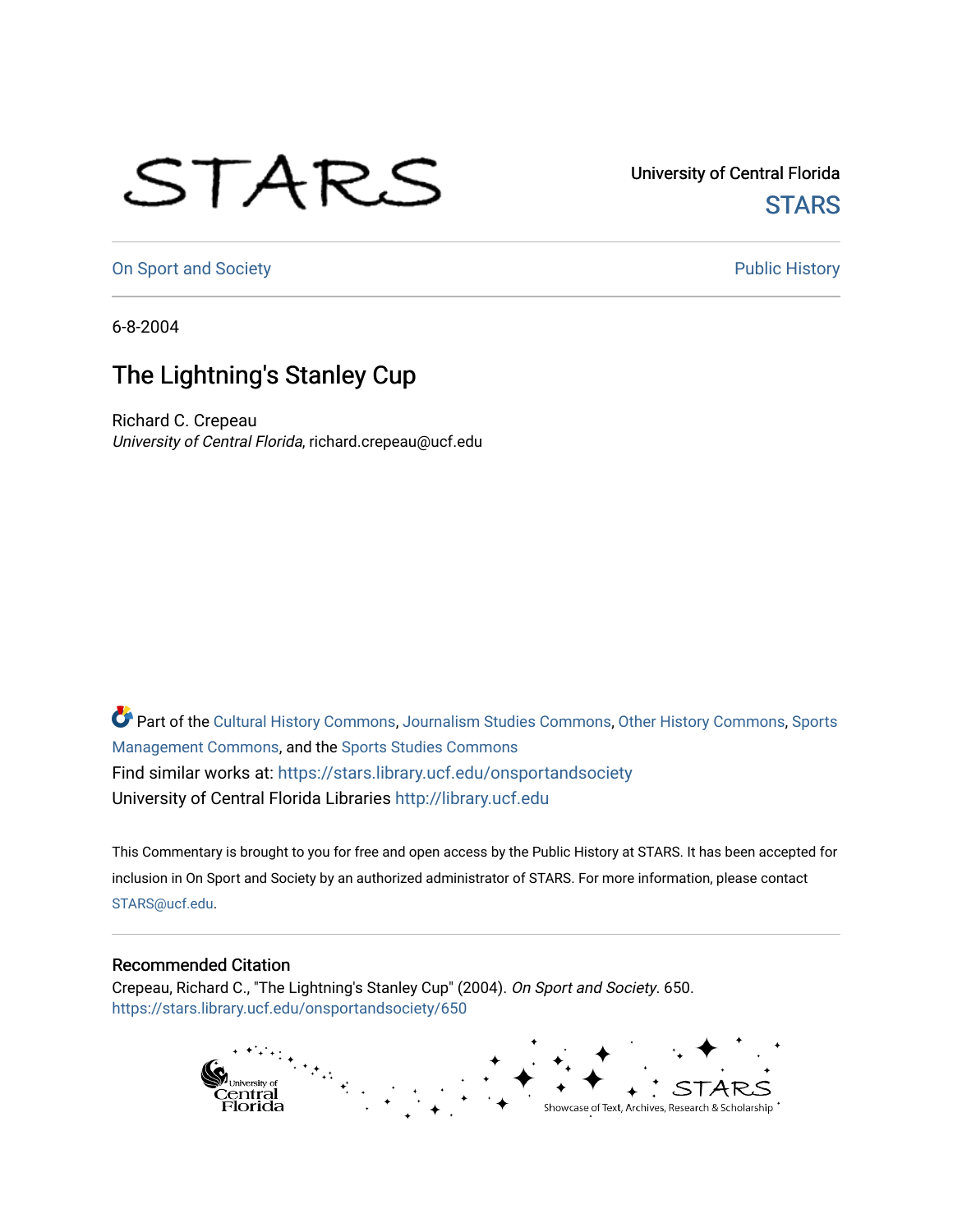SPORT AND SOCIETY FOR H-ARETE The Lightning's Stanley Cup JUNE 8, 2004

The Tampa Bay Lightning won the Stanley Cup. The Canadian Holy Grail of Sport now resides in Florida where on the day of the final game it was over 90 degrees, with high humidity, a veritable tropical paradise. The Lightning are coached by an American, have three American players, three Czechs, two Russians, and one player each from Sweden, Slovakia, and the Ukraine on the roster along with fifteen Canadians. They defeated the first Canadian based team to appear in the Cup Final in a decade. Eat your heart out Don Cherry!

For nine of the first twelve years of its existence the Tampa Bay Lightning has been one of the worst, most inept, franchises in sport. Ownership kept changing, coaches kept changing, and players were in and out before they were known even by the most rabid of fans. In addition, they didn't have a building that could be called a hockey arena as they played in what looked like an old horse barn on the Fair Grounds where a capacity crowd was in the 10,000 range.

It may be something about the Tampa Bay area that encouraged this pathetic beginning. After all the Bucs didn't exactly set the world on fire in their first decade, and the Devil Rays are threatening to set new lows even for Tampa Bay.

Three years ago things began to change. Ownership stabilized and Bill Davidson brought some business and sport sense as well as money to the club. They finally had a new arena, although not one ideally suited to hockey. John Tortorella was hired to coach the team and was given longevity and authority and brought a willingness to challenge his young stars to dig in and find their great potential. And best of all no one in the front office was ready to trade their young talent at the drop of a puck.

Marty St. Louis and Nikolai Khabibulin both pointed out the importance of the fact that a core of players was kept together, and that they developed over the last three seasons by small steps. This is a mark of an organization with a plan, with confidence in the plan, and an organization that is willing to let the plan move forward always patient in their impatience.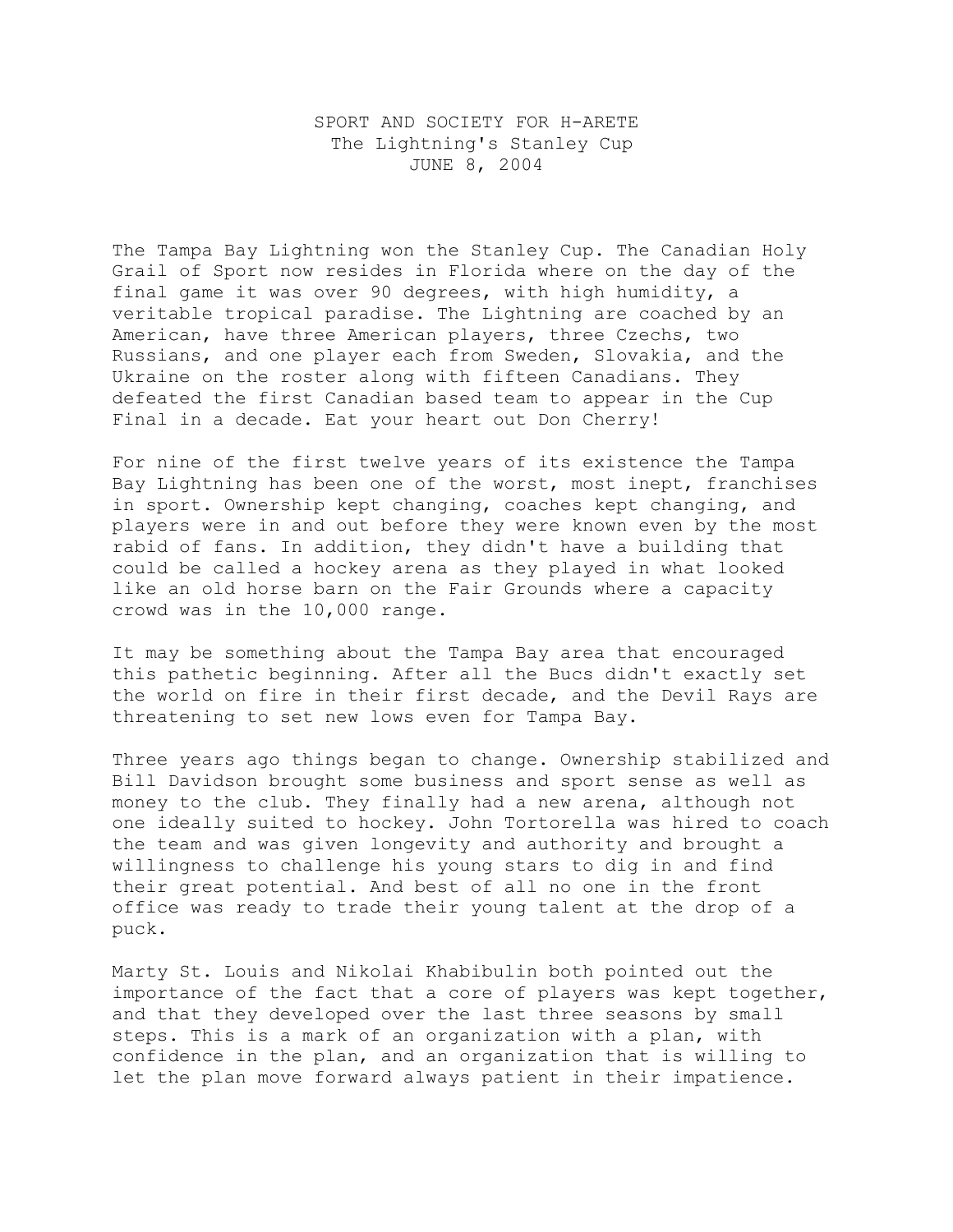In Calgary a similar story took place over the past few years. After the Stanley Cup win in 1989 the Flames slowly flamed out. The fans began to stay away in droves as the season ticket base faded. Finally, this franchise took hold of its self, developed their own plan, and built a team around some good, and one excellent young player, Jarome Iginla. This year in the playoffs it came together for the Flames.

Neither of these teams have large payrolls, as both in fact are at or a bit below the league average. Neither team resides in a major market with huge television and radio revenues or major revenues from merchandise sales. These are both modest franchises, competently run, with dedicated athletes ready to go out and give everything each night. These are franchises that people will pay real money to see.

Their similarities are reflected in the fact that over the seven-game series Tampa Bay scored one more goal than Calgary. When Brad Richards, the Conn Smythe Trophy winner (MVP), was asked in the post-game interview what made the Lightning better than the Flames his answer was perfect: "Better is a tough word. . . .It was the case of the last man standing." Barry Melrose put it this way: "These teams had the same amount of heart. Tampa Bay simply had more talent." He might have added that it was not all that much more. Game five went into overtime, game six went into double-overtime, and game seven was not decided until the horn sounded at the end of sixty minutes of hockey.

The final seemed to have nearly as many story lines as the Smarty Jones saga. Brad Richards tied a record with seven game winning goals in the playoffs, and in every game this season, including the playoffs, when Richards scored the Lightning did not lose, going 30-0-2.

Dave Andreychuk, at 40, was the oldest player in the final and had played more NHL games than anyone ever had without winning a Stanley Cup. In fact, he had never been to a final. This was an NHL record for the man who as someone noted was older than most NHL arenas.

Nicolai Khabibulin, The Bulin Wall, had a good series but not one without problems. When it was needed however he lived up to his name. He was nothing short of spectacular in the final nine minutes when the Flames played like a team possessed. Several saves and sequences of saves preserved victory during the onslaught down the stretch. Khabibulin was picked up three years